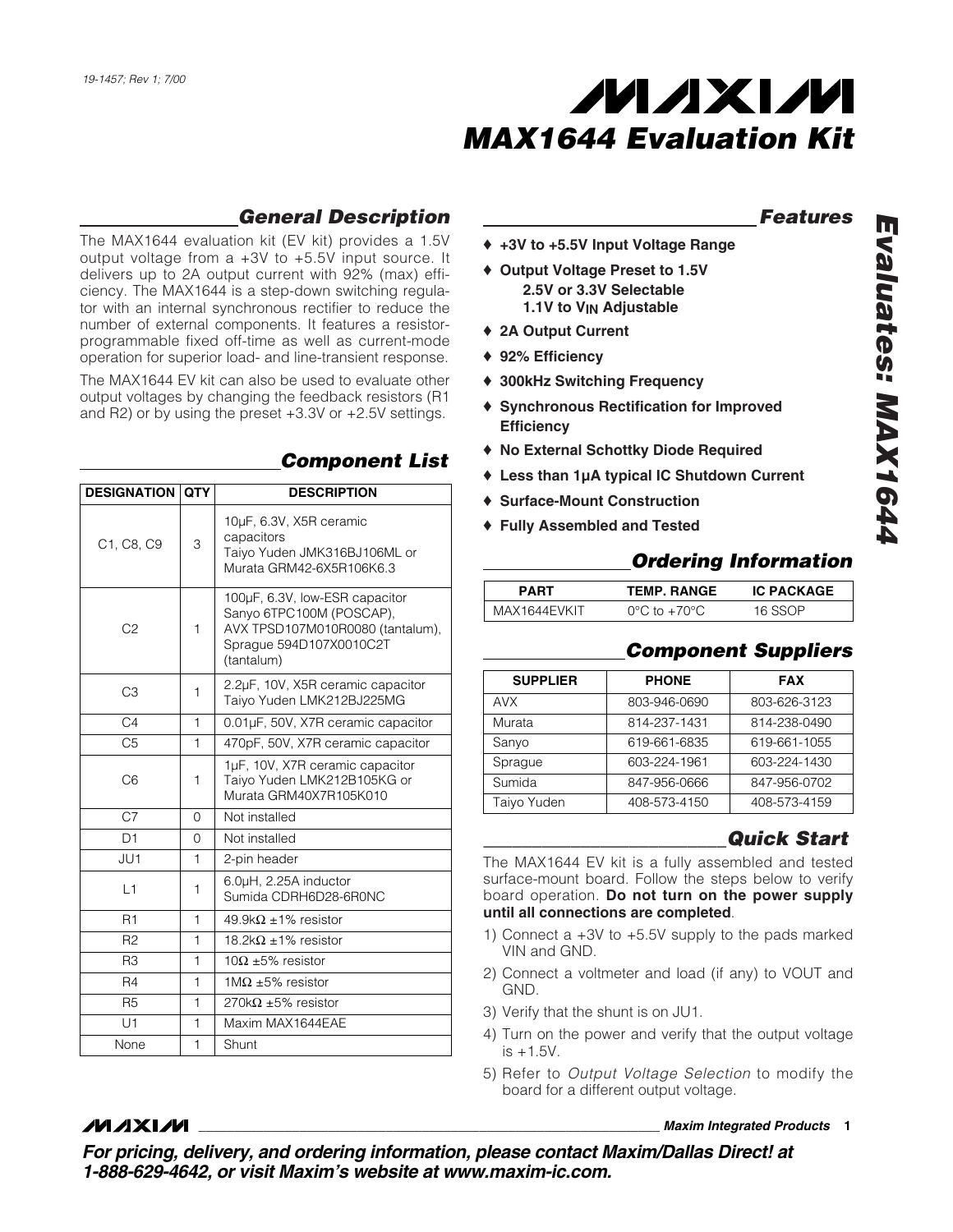# *MAX1644 Evaluation Kit*

## *\_\_\_\_\_\_\_\_\_\_\_\_\_\_\_\_Detailed Description*

The MAX1644 EV kit provides a 1.5V output voltage from a +3V to +5.5V input voltage. It delivers up to 2A of output current.

#### *Jumper Selection*

The 2-pin header JU1 selects the MAX1644's shutdown mode. Table 1 lists the jumper options.

### **Table 1. Jumper JU1 Functions**

| <b>SHUNT LOCATION</b> | <b>SHDN PIN</b>                                    | <b>MAX1644</b><br><b>OUTPUT</b>             |
|-----------------------|----------------------------------------------------|---------------------------------------------|
| Open                  | Connected to GND<br>through $1\text{M}\Omega$ (R4) | Shutdown mode,<br>$V$ OUT = 0               |
| Closed (Default)      | Connected to VIN                                   | MAX1644 enabled<br>$V_{\text{OUT}} = +1.5V$ |

#### *Output Voltage Selection*

The MAX1644 EV kit is programmed for a 1.5V output voltage. However, the output voltage may also be adjusted by changing the resistor divider formed by R1 and R2 or by using the preset +2.5V or +3.3V settings. For selecting the resistor values, refer to *Setting the Output Voltage* in the MAX1644 data sheet.

To use the preset +2.5V or +3.3V settings, place a short across JU3 and cut the trace between pins 1 and 4 of JU2. See Table 2 for further instructions.

#### *Thermal Resistance*

The MAX1644's junction-to-ambient thermal resistance is 60°C/W, based on the MAX1644 EV kit printed circuit board.

## **Table 2. Output Voltage Configurations**

| <b>OUTPUT</b><br><b>VOLTAGE</b> | JU3    | JU2                                         | R <sub>2</sub> |
|---------------------------------|--------|---------------------------------------------|----------------|
| 1.1                             | Closed | Short 1-4 (default trace)                   | Shorted by JU3 |
| 1.5                             | Open   | Short 1-4 (default trace)                   | Default value  |
| 2.5                             | Closed | Cut default trace across 1-4;<br>short 1-2  | Shorted by JU3 |
| 3.3                             | Closed | Cut default trace across 1-4;<br>leave open | Shorted by JU3 |
| Adjustable                      | Open   | Short 1-4                                   | Change         |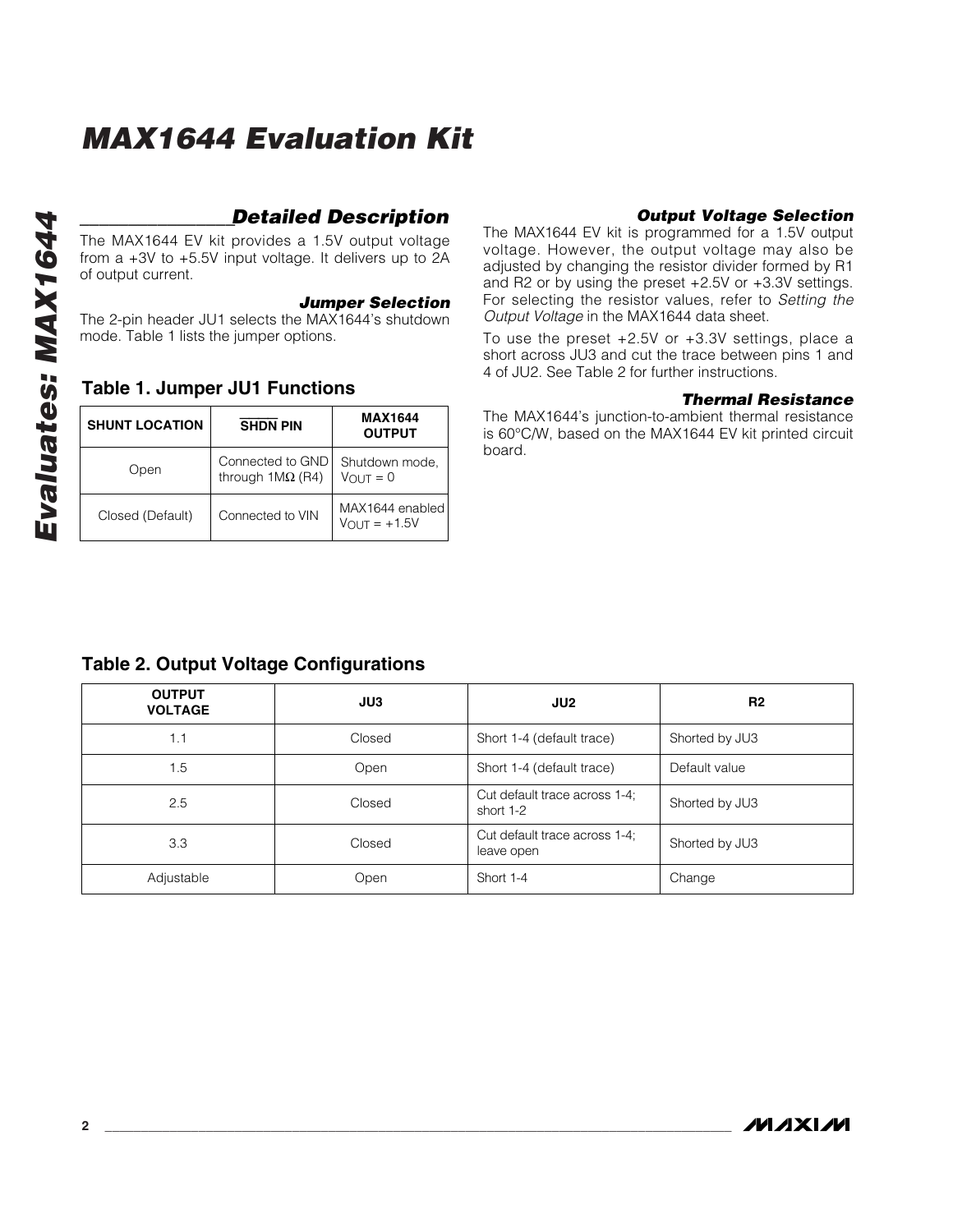## *MAX1644 Evaluation Kit*



*Figure 1. MAX1644 EV Kit Schematic* 

**MAXM**